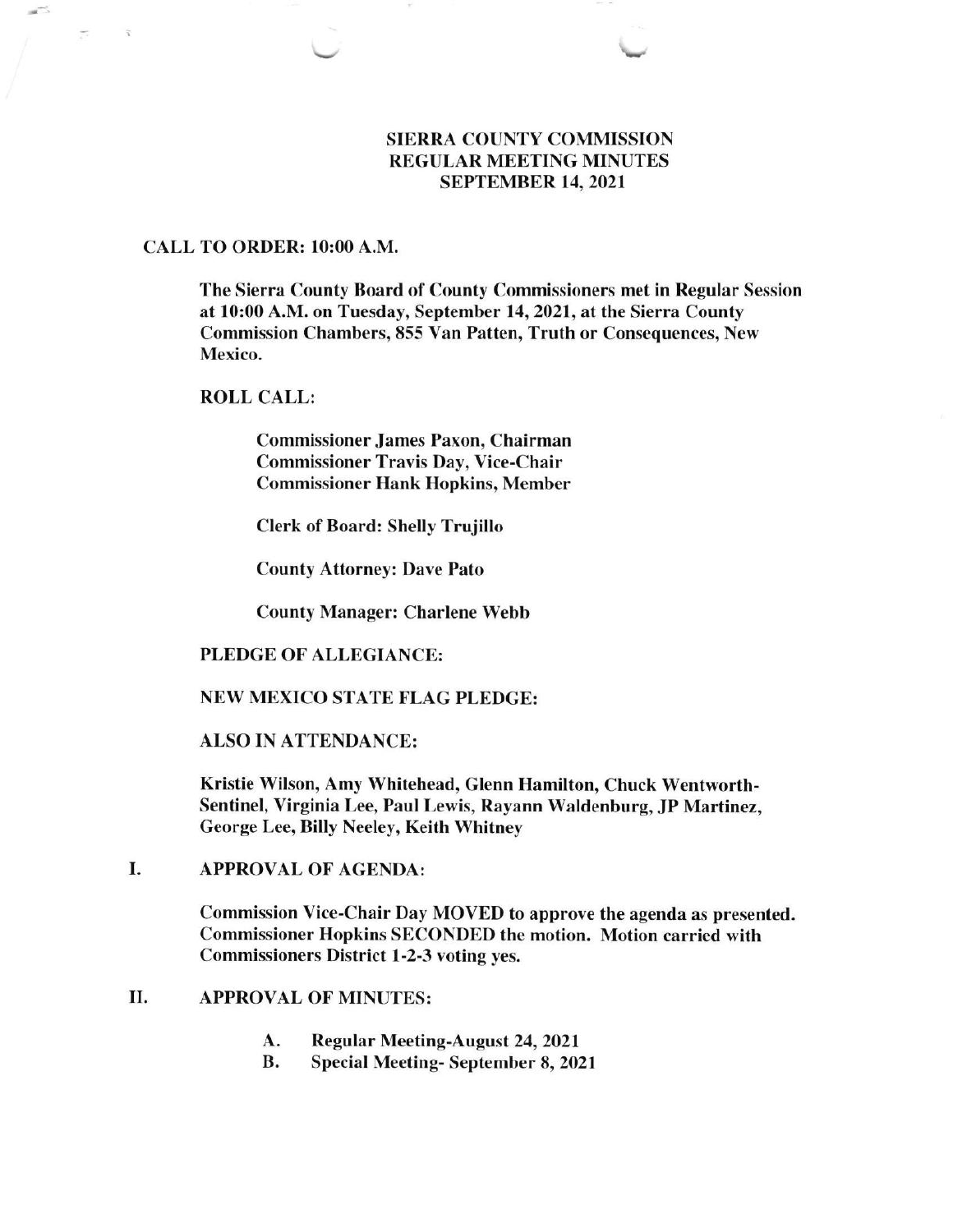Sierra County Commission Regular Meeting September 14, 2021 Page 2

> Commissioner Hopkins MOVED to approve the minutes as presented. Commission Vice-Chair Day SECONDED the motion. Motion carried with Commissioners District l-2-3 voting yes.

#### III PUBLIC COMMENT: LIMITED TO 3 MINUTES

#### IV. CONSENT AGENDA:

A. Resolution No, 110-014- Account Payables

B. Resolution No. I 10-015- Budget Adjustments

C. Resolution No. 110-016- Indigent Claims

Commission Vice-Chair Day MOVED to approve Consent Agenda as presented. Commissioner Hopkins SECONDED the motion. Motion carried with Commissioner Districts 1-2-3 voting yes.

## V. PRESENTATIONS/REPORTS:

A. Presentation of Years of Service Certificates

B. Department Reports

C. Air Methods Presentation of Services

#### VI. BOARD OF FINANCE:

A. July and August Reconciliation

Commissioner Hopkins MOVED to approve the July and August Reconciliation as presented. Commission Vice-Chair Day SECONDED the motion. Motion carried with Commissioners District l-2-3 voting yes.

VII. OLD BUSINESS:

### VIII. NEW BUSINESS:

A. Appointment of Freeholders Byron Wilson, Sharon Luna and Kristie Hawkins to view Grafton Road and B Street in Winston. New Mexico

Commission Vice-Chair Day MOVED to approve Appointment of Freeholders Byron Wilson, Sharon Luna and Kristie Hawkins to view Grafton Road and B Street in Winston, New Mexico as presented. Commissioner Hopkins SECONDED the motion. Motion carried with Commissioner Districts 1-2-3 voting yes.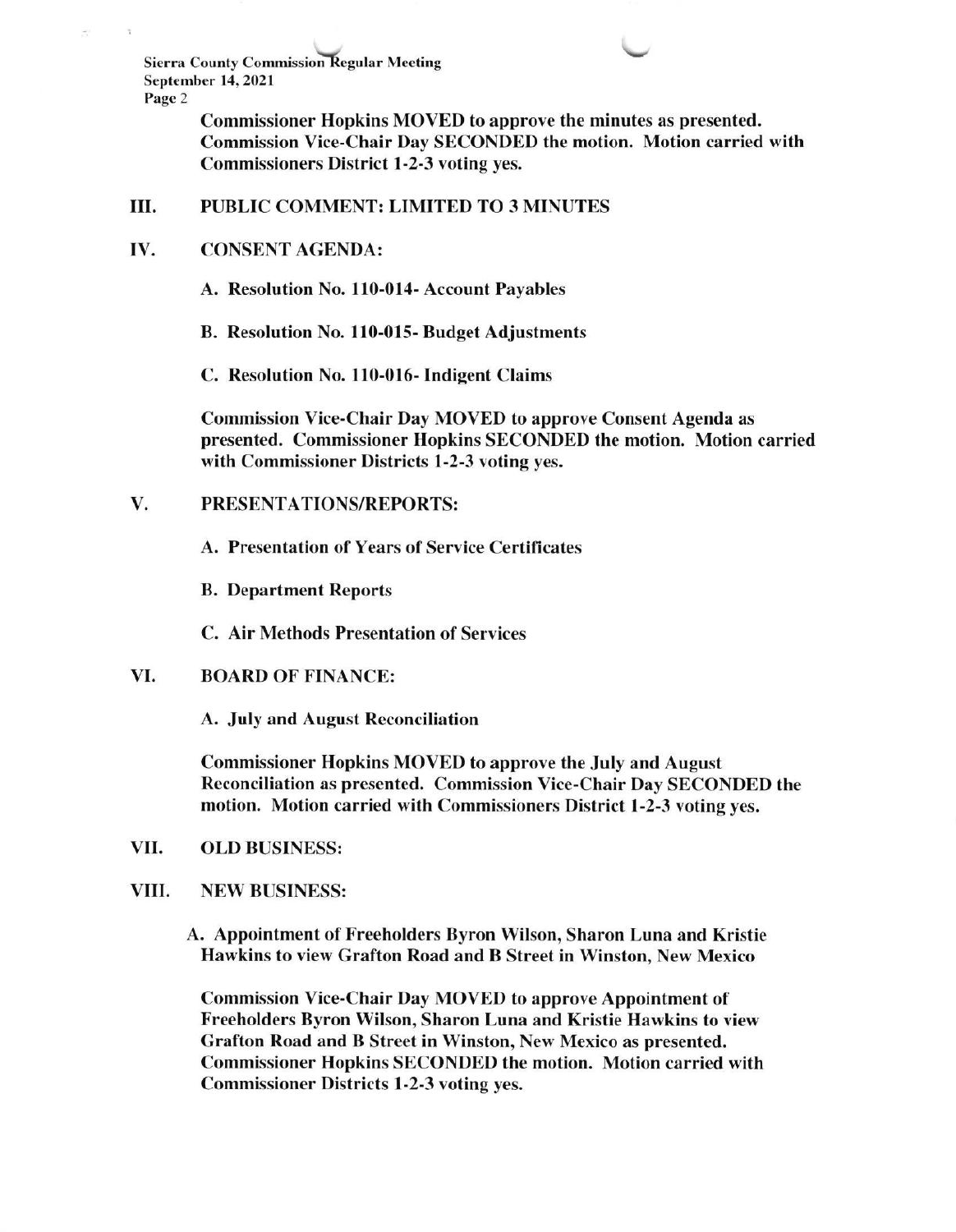Sierra County Commission Regular Meeting September 14, 2021 Page 3

### IX. CONTRACTS - AGREEMENTS - PROCUREMENT:

## X. RESOLUTIONS - ORDINANCES - PROCLAMATIONS:

A. Resolution No. 110-017-LGIP Flood Investment Transfer

Commission Vice-Chair Day MOVED to approve Resolution No. 110-017- LGIP Flood Investment Transfer as presented. Commissioner Hopkins SECONDED the motion. Motion carried with Commissioner Districts 1-2-3 voting yes.

B, Resolution No. 110-018-Supporting the Sierra County Municipal School District Boards of Education Local Control and Authority to Make Decisions in the Best Interest of Students, Staff and Parents

Commission Vice-Chair Day MOVED to approye Resolution No. 110-018- Supporting the Sierra County Municipal School District Boards of Education Local Control and Authority to Make Decisions in the Best Interest of Students, Staffand Parents as presented. Commissioner Hopkins SECONDED the motion. Motion carried with Commissioner Districts 1-2-3 voting yes.

C. Resolution No. 110-019-Adopting ICIP FY 2023-2027

Commission Vice-Chair Day MOVED to approve Resolution No. 110-019- Adopting ICIP FY 2O23-2027 as presented. Commissioner Hopkins SECONDED the motion. Motion carried with Commissioner Districts l-2-3 voting yes.

D. Ordinance No. 21-004-Providing for Regulation of Location and Consumption of Recreational and Medical Cannabis; Providing a Penalty; Establishing Severability and an Effective Date

Commission Vice-Chair Day MOVED to approve Ordinance No. 2l-004- Providing for Regulation of Location and Consumption of Recreational and Medical Cannabis; Providing a Penalty; Establishing Severability and an Effective Date as presented. Commissioner Hopkins SECONDED the motion. Motion carried with Commissioner Districts l-2-3 voting yes.

### XI. EXECUTIVE SESSION SECTION (10-15-1E THRU H):

Commission Vice-Chair Day MOVED to go into Executive Session for Personnel, Real Estate, Pending and Threatened Litigation. Commissioner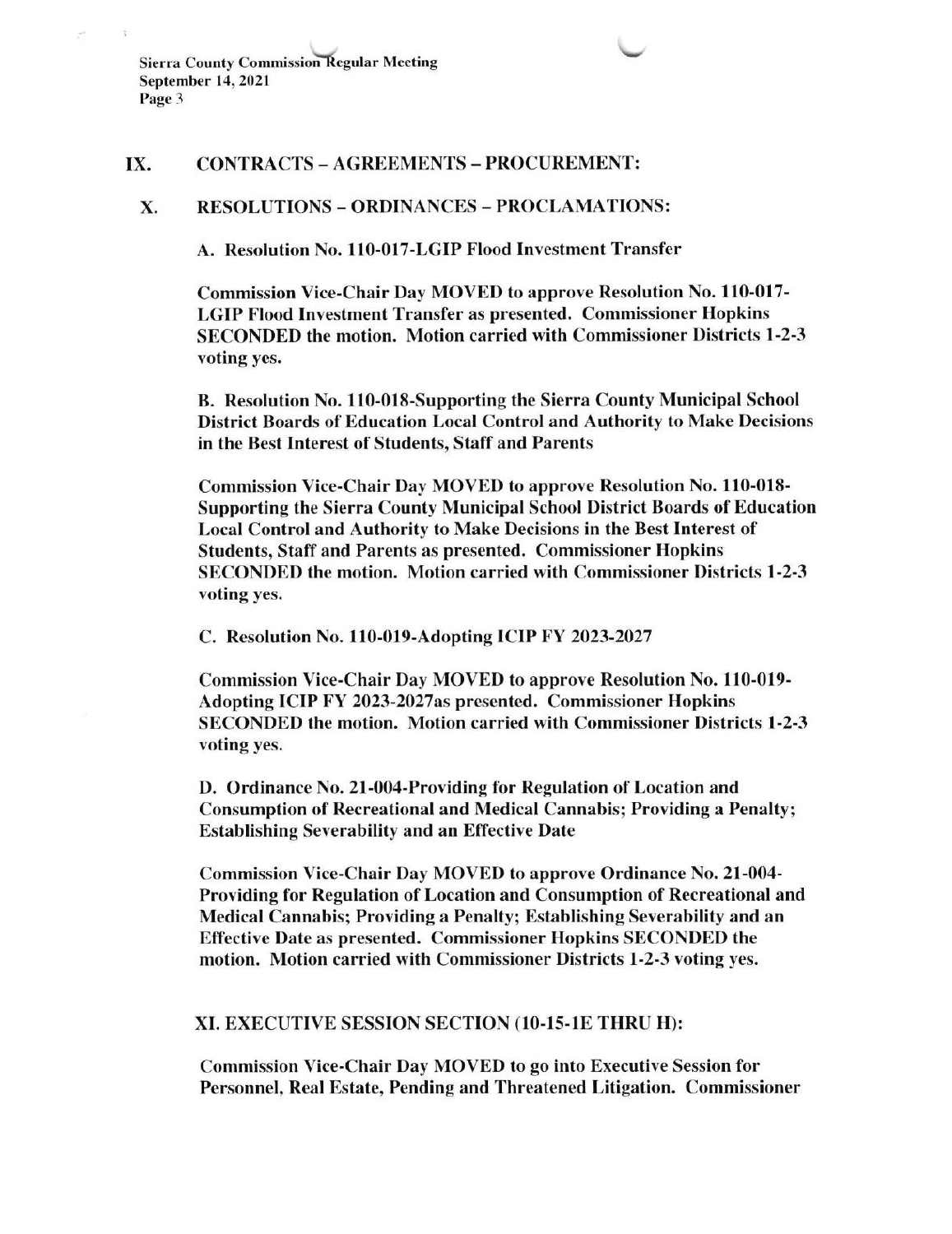Sierra County Commission-Regular Meeting September 14, 2021 Page 4

> Hopkins SECONDED the motion. Roll call vote was taken with all Commissioners present voting yes.

> > District 1 - Yes District 2 - Yes District 3 - Yes

### PENDING AND THREATENED LITIGATION:

A. Sierra County v. TRD B. BOCC v. FWS C. Mannon v. BOCC D. T or C v. BOCC

PERSONNEL:

REAL ESTATE:

XII. OPEN SESSION ACTIONS FOR EXECUTIVE SESSION:

Commission Vice-Chair Day MOVED to come back into Regular Session. Commissioner Hopkins SECONDED the motion. Roll call vote was taken, with all Commissioners present voting yes.

A. TRD Settlement Agreement

Commission Vice-Chair Day MOVED to approve TRD Settlement Agreement. Commissioner Hopkins SECONDED the motion. Roll call vote was taken, with all Commissioners present voting yes.

DATE AND TIME OF NEXT REGULAR SIERRA COUNTY COMMISSION MEETING: September 14, 2021

The date and time of the next Regular Sierra County Commission Meeting has been scheduled for Tuesday, October 19,2021, at 10:00 A.M. at the Sierra County Commission Chamber at 855 Van Patten, Truth or Consequences, New Mexico.

Commissioner Hopkins MOVED to adjourn the meeting. Commission Vice-Chair Day SECONDED the motion.

### ADJOURNMENT:

There being no further business to come before the Board, Commission Chair Paxon adjourned the meeting.